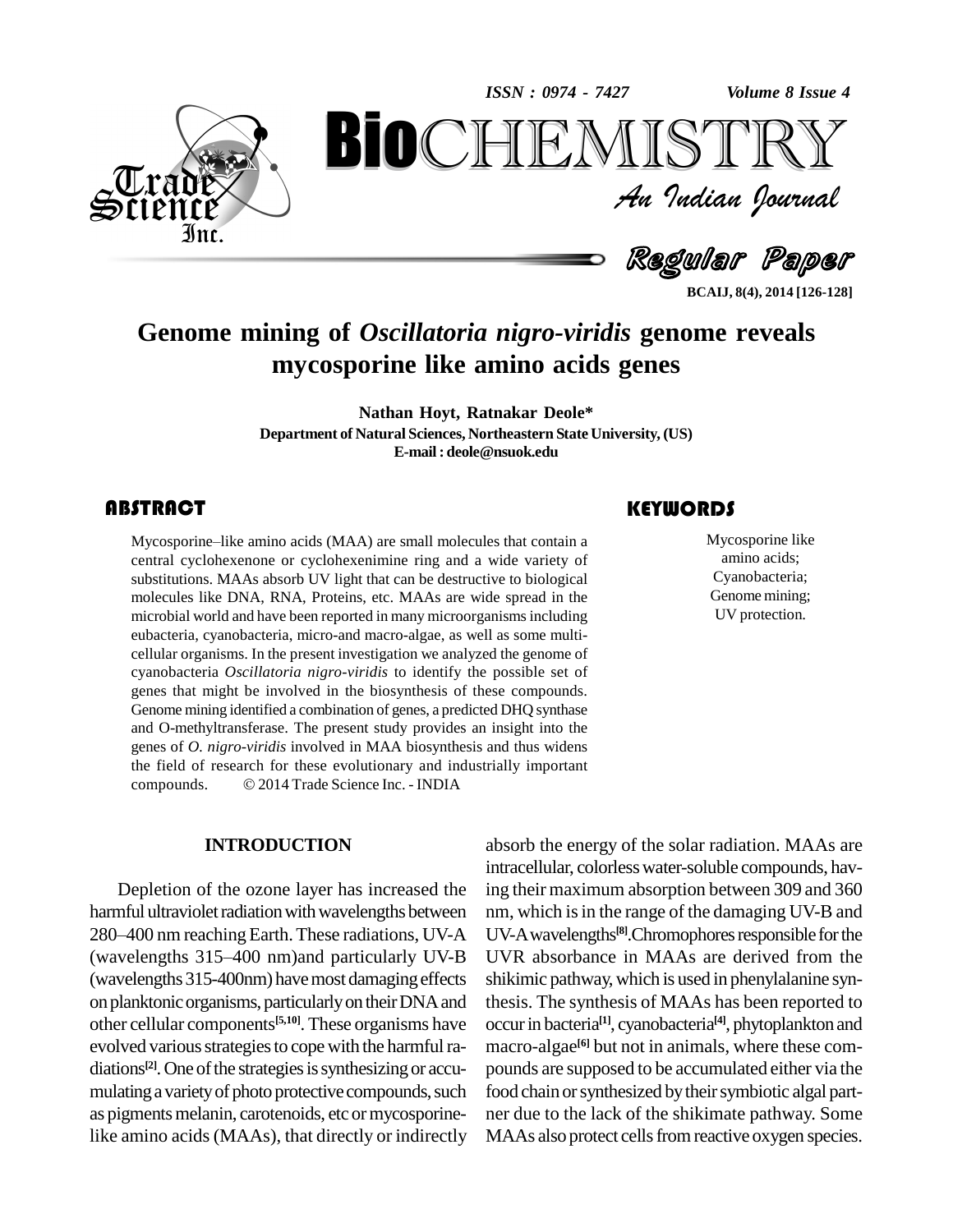# Regular Paper

Reactive oxygen species can be created during photo synthesis; further supporting the idea that MAAs provide protection from UV light. Mycosporine-glycine is a MAA that provides antioxidant protection even before Oxidative stress response genes and antioxidant enzymes are induced **[7,9,11]**. MAAsfrommarine organisms are imine derivatives of mycosporines which contain an amino-cyclohexenimine ring linked to an amino acid, amino alcohol or amino group having absorption maxima between 320 and 360 nm**[2,8]**.

Many studies have been conducted regarding the biosynthetic route of these ecologically, evolutionary and industrially important compounds<sup>[3]</sup>. However very few Genon studies have been conducted to identify the genes involved in the biosynthesis of these compounds. In the present investigation we conducted a bioinformatics study to identify the possible genes involved in MAA biosynthesis by analyzing the genome of a photosynthetic cyanobacterium, *Oscillatoria nigro-viridis*.We compared the identified predicted genes to genes of MAA-synthesizing and non-synthesizing Cyanobacteria. The fiveCyanobacteria used for com parison are- *Anabaena variabilis* PCC 7937, *Ana baena* sp. PCC 7120, *Synechocystis* sp. PCC 6803, *Synechococcus* sp. PCC 6301 and *Nostoc punctiforme*. The genomes of these bacteria have been sequenced.

### **EXPERIMENTALMETHODS**

#### **Experimental organisms and genome**

*O. nigro-viridis* was used in thisstudy.Whole-ge nome shotgun sequencing of *O. nigro-viridis*was performed using the 454 technology (GATC, Konstanz, Germany), giving 3,865,494 bp in 66 contigs reads. Automatic annotation was carried out using the MaGe pipeline.

#### **Genome mining**

The cyanobacteria used in this study are fully sequenced and available at Comprehensive Microbial Resource (CMR; <http://cmr.jcvi.org/tigr-scripts/CMR/> CmrHomePage.cgi) and Joint genome Institute (JGI; CMR under gene-specific tools (http://cmr.jcvi.org/

cgi-bin/CMR/CmrManual.cgi). The nucleotide se quences of promising geneswere translated into amino acid sequences using the facility of the Open reading  $(ORF)$  finder at NCBI (http:// [www.ncbi.nlm.nih.gov/gorf/gorf.html\)](http://www.ncbi.nlm.nih.gov/gorf/gorf.html)) and similarity searches for the proteins were performed using the BLAST service at NCBI (http://blast.ncbi.nlm.nih.gov/ Blast.cgi).Alignments were constructed using a pro gressive alignment algorithm.

### **RESULTSAND DISCUSSION**

Genome mining revealed that *O. nigro viridis*possesses the 3-dehydroquinate synthase (DHQS) gene. Genomic region analysis revealed that the DHQ gene has an O-methyltransferase gene downstreamto it. Further, we compared the genomic region of *O. nigro-viridis*to *A. variabilis*, *Anabaena* sp. PCC 7120, *Synechocystis* sp. PCC 6803 and *Synechococcus* sp. PCC 6301 for DHQ and O methyltransferase genes. The results from the genomic region comparison revealed that DHQ gene has similarity to NP\_485964, NP\_441388 and YP\_171706 of *Anabaena* sp. PCC 7120, *Synechocystis* sp. PCC 6803 and *Synechococcus* sp. PCC 6301, respectively, based on thePvalues.The genomic region of*O. nigro viridis*was also compared forO-methyltransferasewith other cyanobacteria. These results show that the DHQS gene and O-methyltransferase are unique and present in one reading frame.

The nucleotide sequence of these two genes was translated into the amino acid sequence and the pre dicted amino acid sequences were used for aBLAST search. The result revealed the presence of putative conserved domains for the DHQS super family and identified the number of sequences for predicted DHQS from cyanobacteria sequences were not similar to fungi, dinoflagellates and metazoans.

#### **CONCLUSION**

*An*Thisstudy revealed a setof genesin genome of *O. Indian*<br>*In for further*<br>*IISTRY*<br>*IISTRY* http://www.jgi.doe.gov/). Comparison of genomic re- MAA's. This study will provide foundation for further gions was performed using the service provided by studies of MAA's in other photosynthetic and extremely *nigro-viridis* which are involved in biosynthesis of This study revealed a set of genes in genome of *O*.<br>*nigro-viridis* which are involved in biosynthesis of<br>MAA's. This study will provide foundation for further nigro-viridis which are involved in biosynthesis of<br>MAA's. This study will provide foundation for further<br>studies of MAA's in other photosynthetic and extremely and moderately halophilic bacteria.